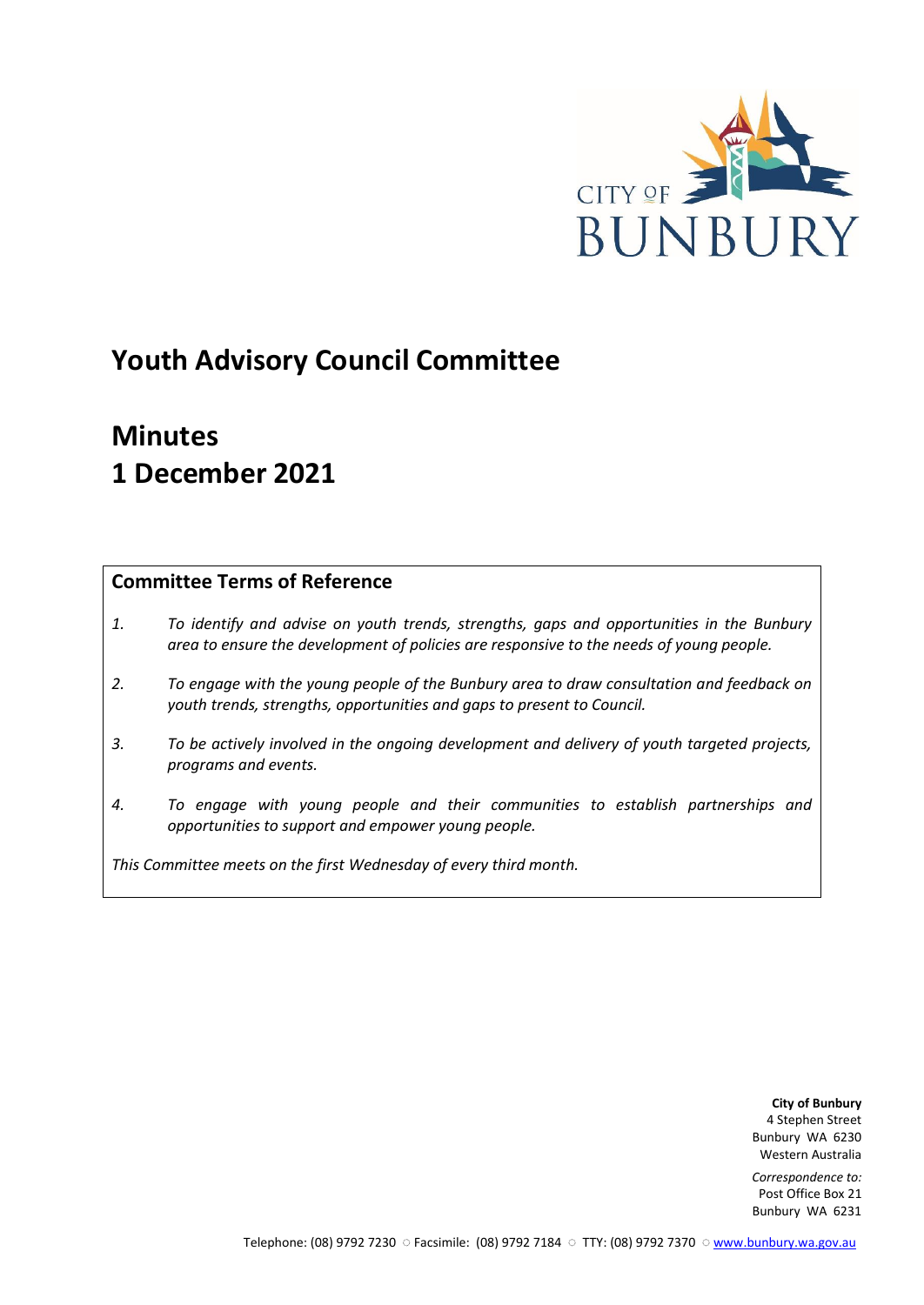## **Table of Contents**

| Item No |      | Subject | Page No |
|---------|------|---------|---------|
| 1.      |      |         |         |
| 2.      |      |         |         |
| 3.      |      |         |         |
| 4.      |      |         |         |
|         | 4.1  |         |         |
|         | 4.2  |         |         |
| 5.      |      |         |         |
| 6.      |      |         |         |
| 7.      |      |         |         |
| 8.      |      |         |         |
|         | 8.1  |         |         |
|         | 8.2  |         |         |
|         | 8.3  |         |         |
| 9.      |      |         |         |
| 10.     |      |         |         |
|         | 10.1 |         |         |
|         | 10.2 |         |         |
|         |      |         |         |
|         |      |         |         |
|         | 12.1 |         |         |
|         | 12.2 |         |         |
|         |      |         |         |
| 14.     |      |         |         |
|         |      |         |         |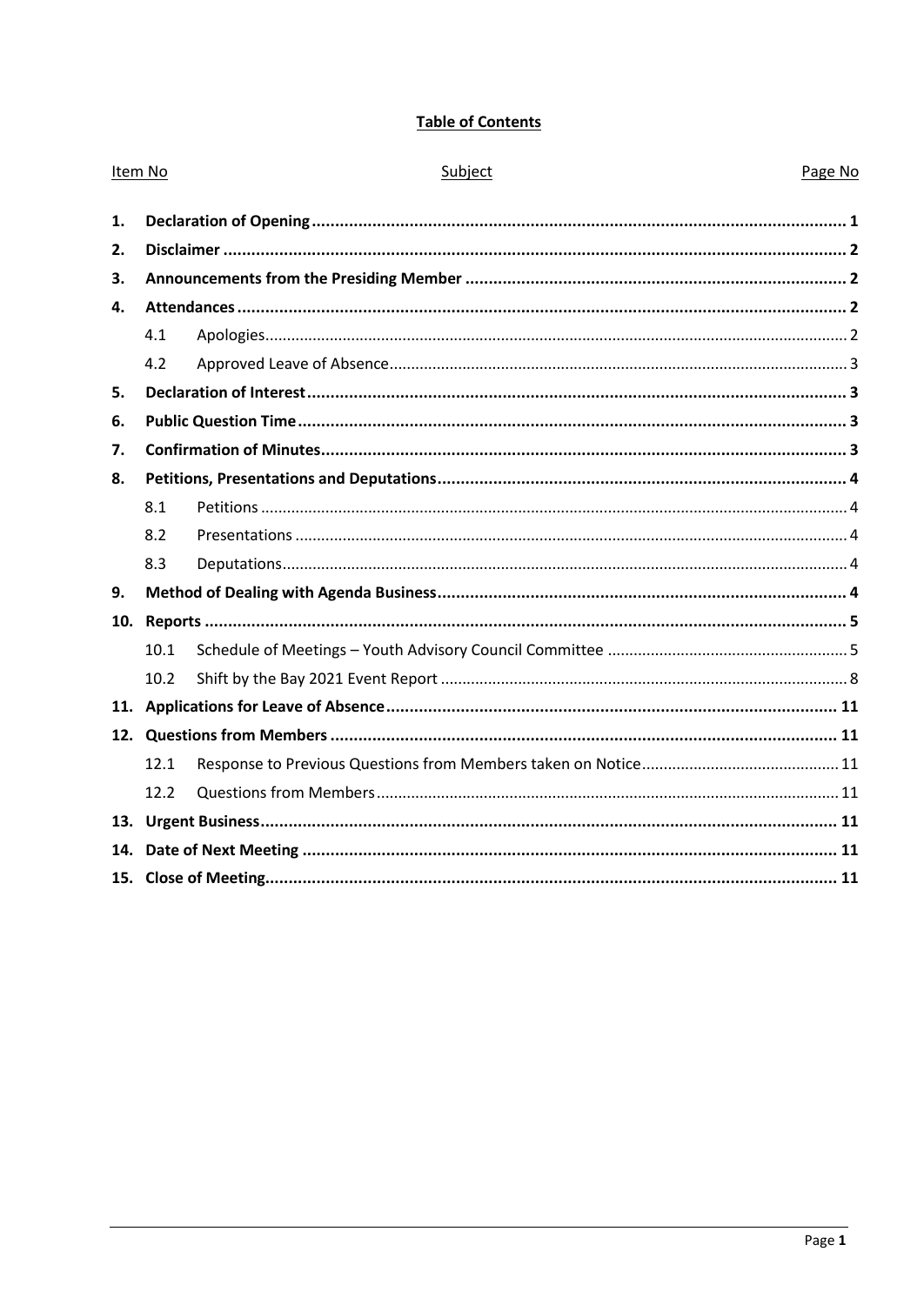# **Acknowledgement of Country**

\_\_\_\_\_\_\_\_\_\_\_\_\_\_\_\_\_\_\_\_\_\_\_\_\_\_\_\_\_\_\_\_\_\_\_\_\_\_\_\_\_\_\_\_\_\_\_\_\_\_\_\_\_\_\_\_\_\_\_\_\_\_\_\_\_\_\_\_\_\_\_\_\_\_\_\_\_\_\_\_\_\_\_\_\_\_\_\_\_\_\_\_\_\_\_

We acknowledge the Traditional Custodians of this land, the Wardandi Noongar people, and pay our respects to Elders past, present and future.

## **Vision**

Bunbury: welcoming and full of opportunities.

## **Organisational Values**

## #WEARECOB

|                     | We are one team                                    |
|---------------------|----------------------------------------------------|
|                     | We keep each other safe                            |
| WE ARE COMMUNITY    | We display empathy and respect                     |
|                     | We have fun and celebrate our successes            |
|                     | We work together to achieve great outcomes         |
|                     | We are open to opportunities                       |
|                     | We actively listen and think things through        |
| <b>WE ARE OPEN</b>  | We are inclusive and treat everyone equally        |
|                     | We are honest and open in our communications       |
|                     | We are open to feedback to improve our performance |
|                     | We lead the change, we own it                      |
|                     | We trust and empower each other                    |
| <b>WE ARE BRAVE</b> | We have the difficult conversations early          |
|                     | We hold ourselves to the highest standard          |
|                     | We have the courage to improve and simplify        |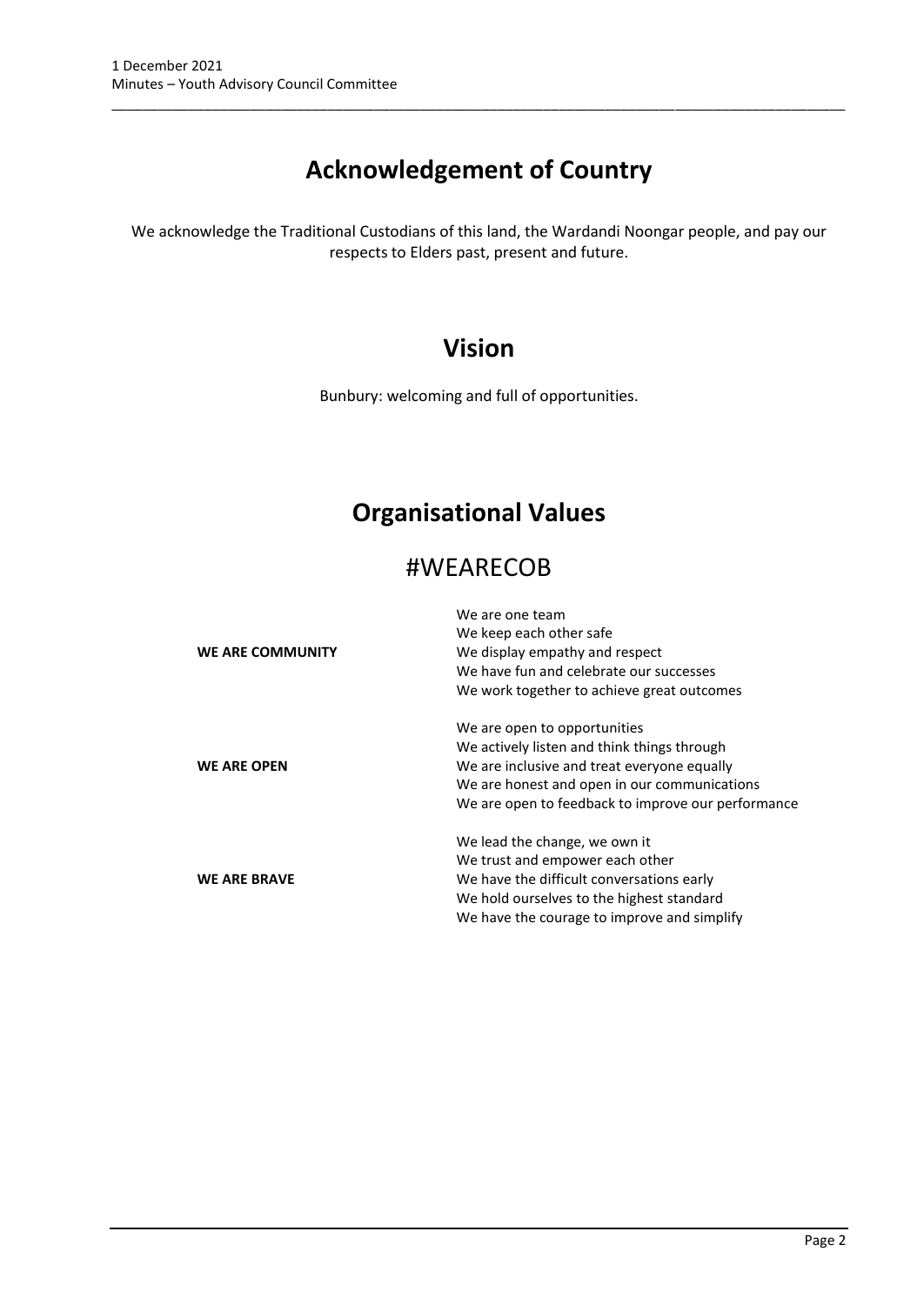

## **Youth Advisory Council Committee Meeting**

## **Minutes**

**1 December 2021**

Members of the public to note that recommendations made by this committee are not final and will be subject to adoption (or otherwise) at a future meeting of the Bunbury City Council.

#### <span id="page-3-0"></span>**1. Declaration of Opening**

The Senior Community Partnerships Officer declared the meeting open at 4:31 pm.

As the first meeting of the Youth Advisory Council (YAC) Committee since the 2021 Local Government elections, the Committee is required to elect a Presiding Member from amongst themselves in accordance with Section 5.12 of the *Local Government Act 1995*.

It is recommended that the Committee appoint a rotational Presiding Member in order to provide equal opportunity for returning and new members. It will also strengthen the group dynamics, create shared responsibility and develop all members' skillsets. A review at 12 months will be undertake whereby one Presiding Member will be appointed for the remainder of the term.

Nominations for the remaining three rotational Presiding Members (March through to December 2022) will be presented and endorsed at the next formal meeting on 2 March 2022.

#### **Recommendation:**

That the YAC appoint That the YAC appoint as Presiding Member for the period 1 December 2021 through 2 March 2022.

#### **Outcome of the Meeting held 1 December 2021**

Bella Burgemeister nominated for the position. No other nominations were received and Bella Burgemeister was subsequently elected to the position unanimously.

The recommendation was moved Mikaela Kerwin, seconded Cory Crombie.

#### **Committee Decision**

That the YAC appoint Bella Burgemeister as Presiding Member for the period 1 December 2021 through 2 March 2022.

CARRIED 7 VOTES "FOR" / Nil votes "against"

Bella Burgemeister then commenced running the meeting as the Presiding Member.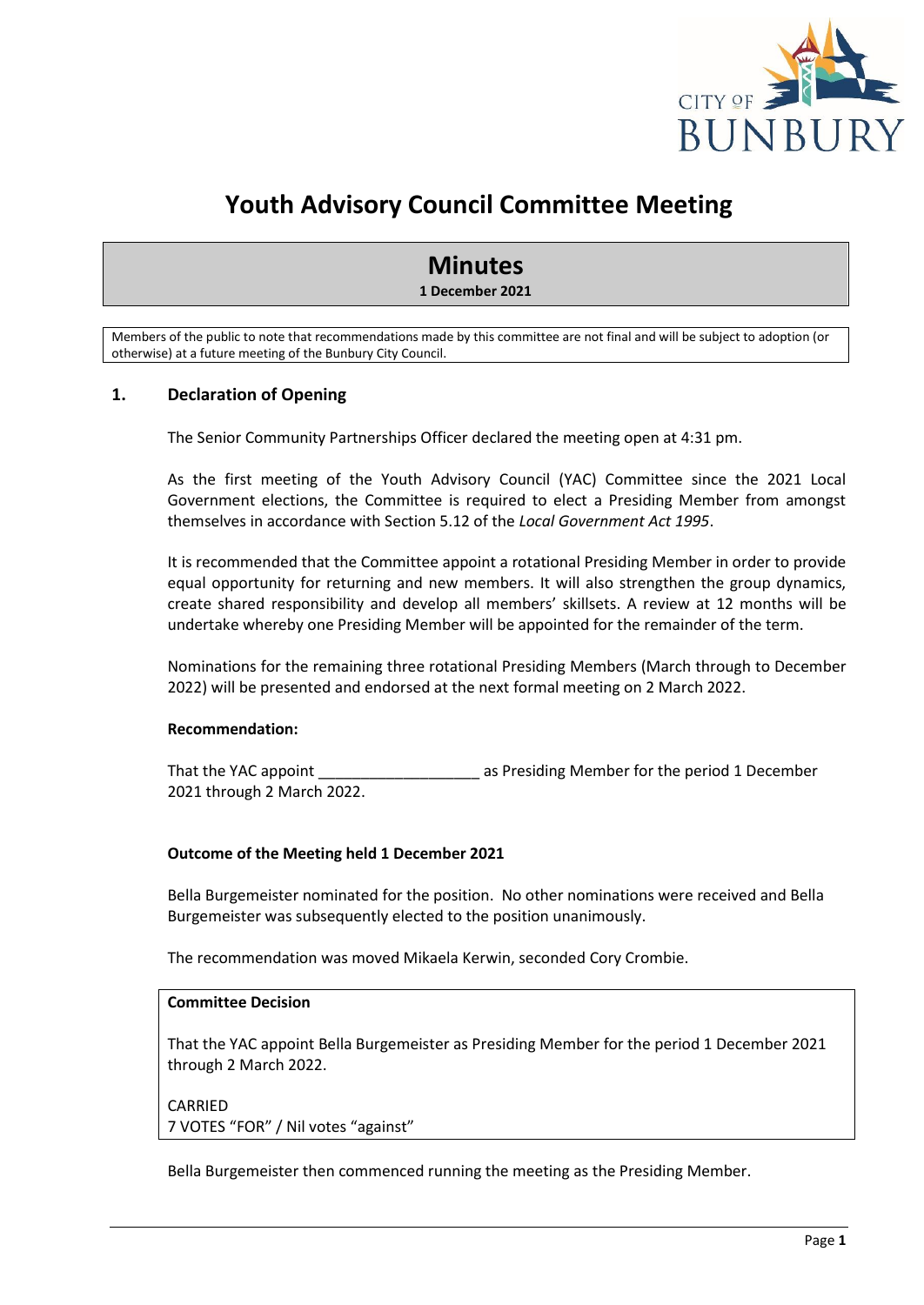### <span id="page-4-0"></span>**2. Disclaimer**

Not applicable to this committee.

### <span id="page-4-1"></span>**3. Announcements from the Presiding Member**

The Presiding Member congratulated the new members and welcomed back the returning members of the Youth Advisory Council Committee.

\_\_\_\_\_\_\_\_\_\_\_\_\_\_\_\_\_\_\_\_\_\_\_\_\_\_\_\_\_\_\_\_\_\_\_\_\_\_\_\_\_\_\_\_\_\_\_\_\_\_\_\_\_\_\_\_\_\_\_\_\_\_\_\_\_\_\_\_\_\_\_\_\_\_\_\_\_\_\_\_\_\_\_\_\_\_\_\_\_\_\_\_\_\_\_

The Presiding Member noted that this was an exciting time, especially with the Youth Precinct being well underway.

#### <span id="page-4-2"></span>**4. Attendances**

| Committee Members:  |                        |  |
|---------------------|------------------------|--|
| <b>Member Name</b>  | Representing           |  |
| Bella Burgemeister  | <b>Youth Community</b> |  |
| Mikaela Kerwin      | <b>Youth Community</b> |  |
| Scarlett Brown      | <b>Youth Community</b> |  |
| Ashlee Piper        | <b>Youth Community</b> |  |
| Cory Crombie        | <b>Youth Community</b> |  |
| Rennae Tate         | <b>Youth Community</b> |  |
| <b>Rylee Hewitt</b> | <b>Youth Community</b> |  |

#### *Ex-officio Members (non-voting):*

| <b>Member Name</b> | Representing                     |
|--------------------|----------------------------------|
| Cr Marina Quain    | <b>Councillor Representative</b> |
| Cr Amanda Yip      | <b>Councillor Representative</b> |

#### *Support Staff:*

| Name              | Title                                         |
|-------------------|-----------------------------------------------|
| Danika Wellington | Senior Community Partnerships Officer         |
| Liz Allan         | <b>Executive Research and Project Officer</b> |

#### <span id="page-4-3"></span>**4.1 Apologies**

Gemma Bray, Hannah Moyle, Daisy Pilsworth, Steve de Meillon, Team Leader Community Partnerships and Gary Barbour, Director Sustainable Communities were apologies for the meeting.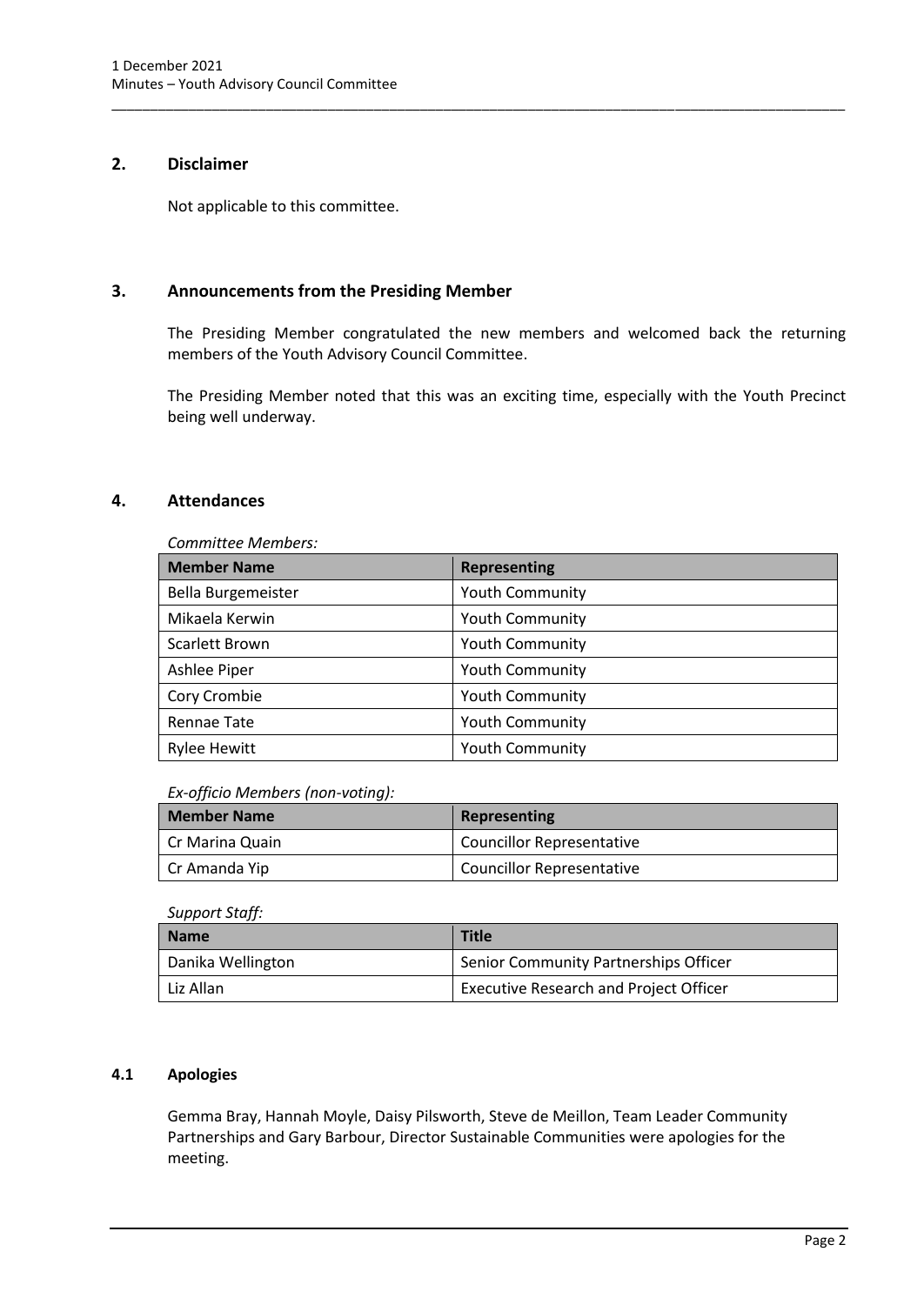#### <span id="page-5-0"></span>**4.2 Approved Leave of Absence**

Nil.

#### <span id="page-5-1"></span>**5. Declaration of Interest**

IMPORTANT: Committee members to complete a "Disclosure of Interest" form for each item on the agenda in which they wish to disclose a financial/proximity/impartiality interest. They should give the form to the Presiding Member before the meeting commences. After the meeting, the form is to be forwarded to the Administration Services Section for inclusion in the Corporate Financial Disclosures Register.

\_\_\_\_\_\_\_\_\_\_\_\_\_\_\_\_\_\_\_\_\_\_\_\_\_\_\_\_\_\_\_\_\_\_\_\_\_\_\_\_\_\_\_\_\_\_\_\_\_\_\_\_\_\_\_\_\_\_\_\_\_\_\_\_\_\_\_\_\_\_\_\_\_\_\_\_\_\_\_\_\_\_\_\_\_\_\_\_\_\_\_\_\_\_\_

#### <span id="page-5-2"></span>**6. Public Question Time**

Not applicable to this committee.

#### <span id="page-5-3"></span>**7. Confirmation of Minutes**

The Minutes of the meeting of the Youth Advisory Council Committee Meeting held 1 September 2021 have been circulated.

#### **Recommendation**

The Minutes of the Youth Advisory Council Committee Meeting held on 1 September 2021 are confirmed as a true and accurate record.

#### **Outcome of the Meeting held 1 December 2021**

The recommendation (as printed) was moved Rylee Hewitt, seconded Ashlee Piper.

The Presiding Member put the motion to the vote and it was adopted to become the Committee's decision on the matter.

#### **Committee Decision**

The Minutes of the Youth Advisory Council Committee Meeting held on 1 September 2021 are confirmed as a true and accurate record.

#### CARRIED

7 VOTES "FOR" / Nil votes "against"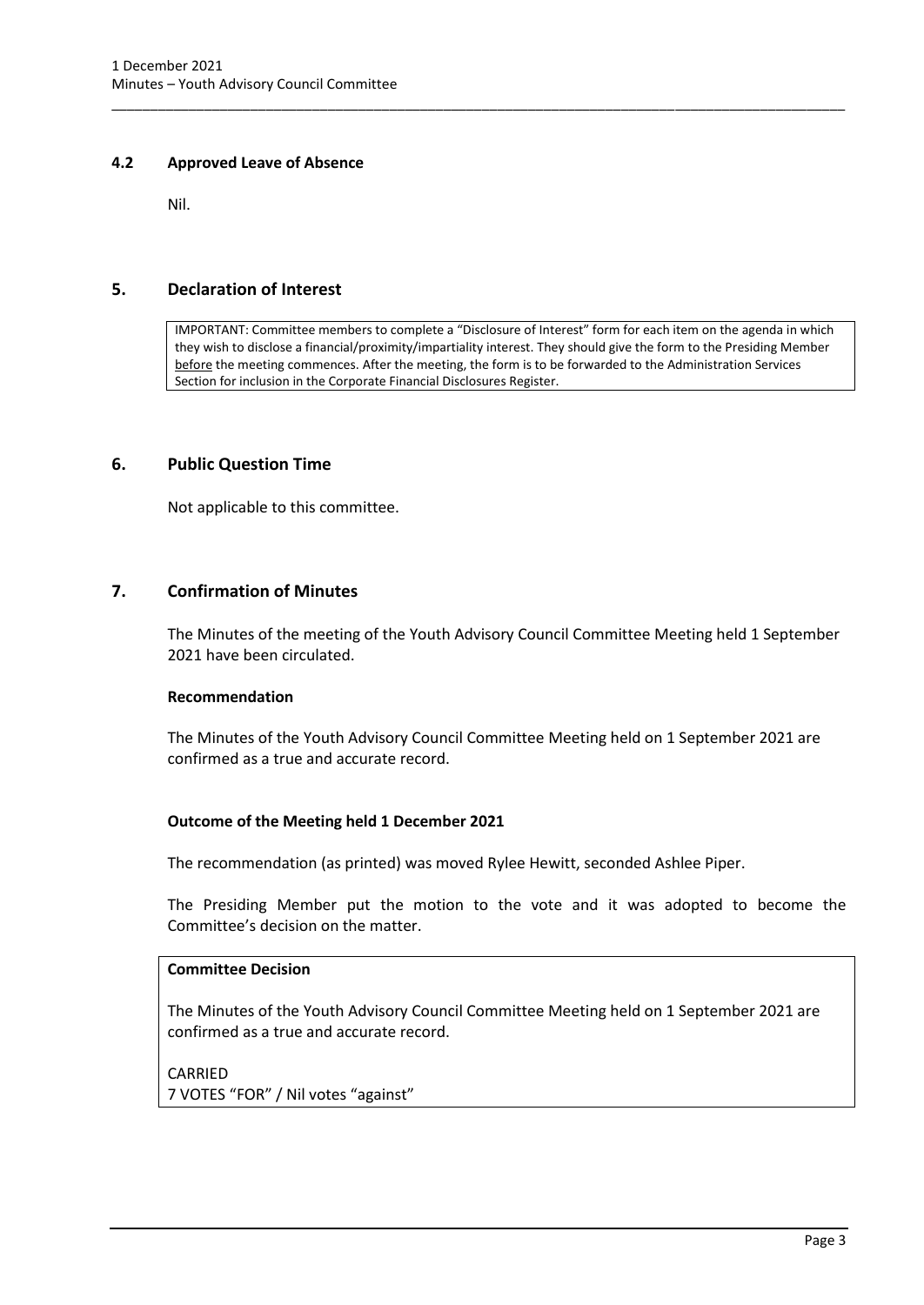## <span id="page-6-0"></span>**8. Petitions, Presentations and Deputations**

\_\_\_\_\_\_\_\_\_\_\_\_\_\_\_\_\_\_\_\_\_\_\_\_\_\_\_\_\_\_\_\_\_\_\_\_\_\_\_\_\_\_\_\_\_\_\_\_\_\_\_\_\_\_\_\_\_\_\_\_\_\_\_\_\_\_\_\_\_\_\_\_\_\_\_\_\_\_\_\_\_\_\_\_\_\_\_\_\_\_\_\_\_\_\_

#### <span id="page-6-1"></span>**8.1 Petitions**

Nil

#### <span id="page-6-2"></span>**8.2 Presentations**

Nil

#### <span id="page-6-3"></span>**8.3 Deputations**

Nil

### <span id="page-6-4"></span>**9. Method of Dealing with Agenda Business**

Items are dealt with in the order that they appear.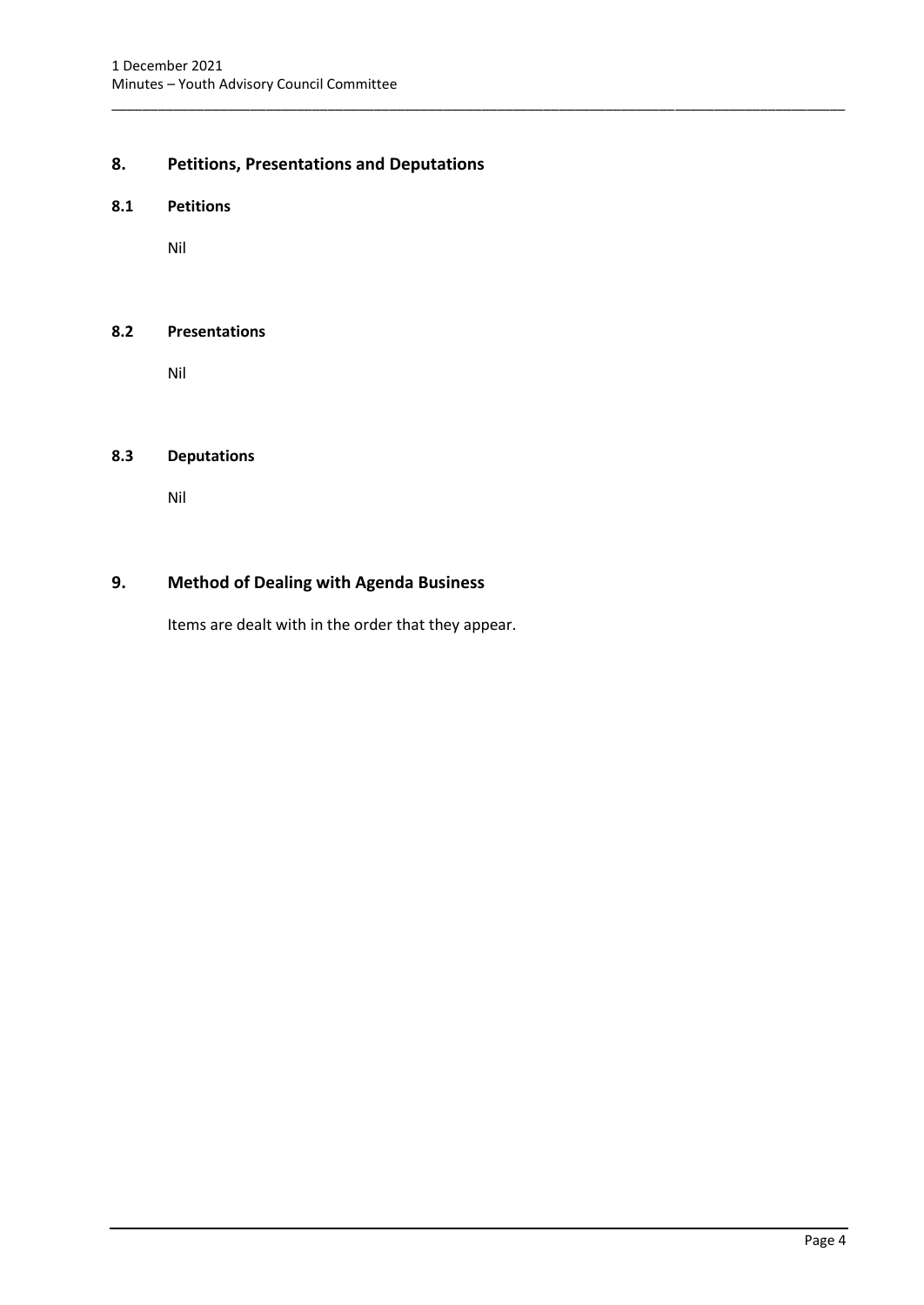#### <span id="page-7-0"></span>**10. Reports**

#### <span id="page-7-1"></span>**10.1 Schedule of Meetings – Youth Advisory Council Committee**

| <b>File Ref:</b>            | COB/526                                                  |  |                             |
|-----------------------------|----------------------------------------------------------|--|-----------------------------|
| <b>Applicant/Proponent:</b> | Internal                                                 |  |                             |
| <b>Responsible Officer:</b> | Danika Wellington, Senior Community Partnerships Officer |  |                             |
| <b>Responsible Manager:</b> | Sarah Upton, Manager Community Services                  |  |                             |
| <b>Executive:</b>           | Gary Barbour, Director Sustainable Communities           |  |                             |
| <b>Authority/Discretion</b> | Advocacy                                                 |  | Review                      |
|                             | ⊠<br>Executive/Strategic                                 |  | Quasi-Judicial              |
|                             | Legislative                                              |  | <b>Information Purposes</b> |
| <b>Attachments:</b>         | Nil                                                      |  |                             |

\_\_\_\_\_\_\_\_\_\_\_\_\_\_\_\_\_\_\_\_\_\_\_\_\_\_\_\_\_\_\_\_\_\_\_\_\_\_\_\_\_\_\_\_\_\_\_\_\_\_\_\_\_\_\_\_\_\_\_\_\_\_\_\_\_\_\_\_\_\_\_\_\_\_\_\_\_\_\_\_\_\_\_\_\_\_\_\_\_\_\_\_\_\_\_

#### **Summary**

The purpose of this report is for the Youth Advisory Council (YAC) Committee to establish an agreed schedule for the next two years up to the October 2023 local government elections.

#### **Executive Recommendation**

That the YAC Committee meet on the first Wednesday of every third month and set the following meeting schedule for the period up to the next ordinary local government elections:

- Wednesday 2 March 2022, 4.30pm
- \* Wednesday 1 June 2022, 4.30pm
- \* Wednesday 7 September 2022, 4.30pm
- Wednesday 7 December 2022, 4.30pm
- Wednesday 1 March 2023, 4.30pm
- \* Wednesday 7 June 2023, 4.30pm
- \* Wednesday 6 September 2023, 4.30pm

#### *Voting Requirement: Simple Majority*

#### **Strategic Relevance**

| Theme 4       | Our City                                                               |
|---------------|------------------------------------------------------------------------|
| Goal          | Civic leadership, partnerships and sound governance in delivering with |
|               | and for the community                                                  |
| Objective 4.3 | Trusted leadership and robust decision-making                          |

#### **Regional Impact Statement**

Not applicable

#### **Background**

The terms of reference require the Committee to provide a youth voice to Council policies and decisions within a two-year period, in line with Council elections. To facilitate this, it is suggested the Committee meet every three months.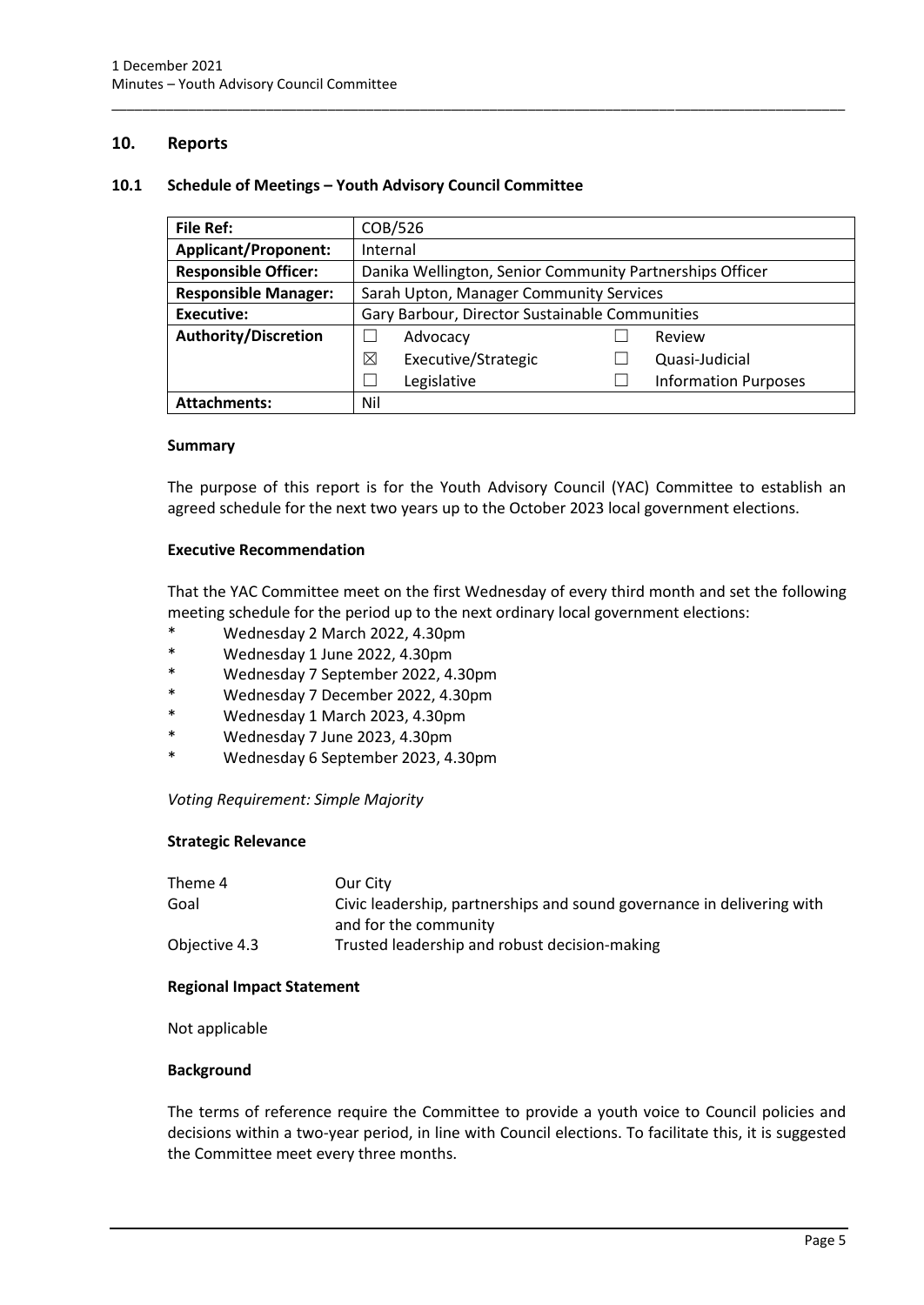#### **Council Policy Compliance**

Not applicable

#### **Legislative Compliance**

Not applicable

#### **Officer Comments**

The YAC Committee have previously met on the first Wednesday of every third month which has worked well with the nature of the reports presented to the Committee. The quarterly schedule allows for informal meetings and discussions in between the formal meetings to coordinate events and enable YAC to connect with young people to better understand the trends, strengths, gaps and opportunities in Bunbury.

\_\_\_\_\_\_\_\_\_\_\_\_\_\_\_\_\_\_\_\_\_\_\_\_\_\_\_\_\_\_\_\_\_\_\_\_\_\_\_\_\_\_\_\_\_\_\_\_\_\_\_\_\_\_\_\_\_\_\_\_\_\_\_\_\_\_\_\_\_\_\_\_\_\_\_\_\_\_\_\_\_\_\_\_\_\_\_\_\_\_\_\_\_\_\_

At the next YAC meeting on 2 March 2022, the YAC Committee will adopt its Terms of Reference. Through this process YAC members will review and discuss the current Terms and develop their own based on the desired direction with the group.

#### **Analysis of Financial and Budget Implications**

There are no financial or budgetary implications arising from the recommendations of this report.

#### **Community Consultation**

Not applicable

#### **Councillor/Officer Consultation**

This report seeks to consult with members of the YAC Committee to establish a suitable meeting schedule for the committee.

#### **Applicant Consultation**

Not applicable

#### **Timeline: Council Decision Implementation**

Not applicable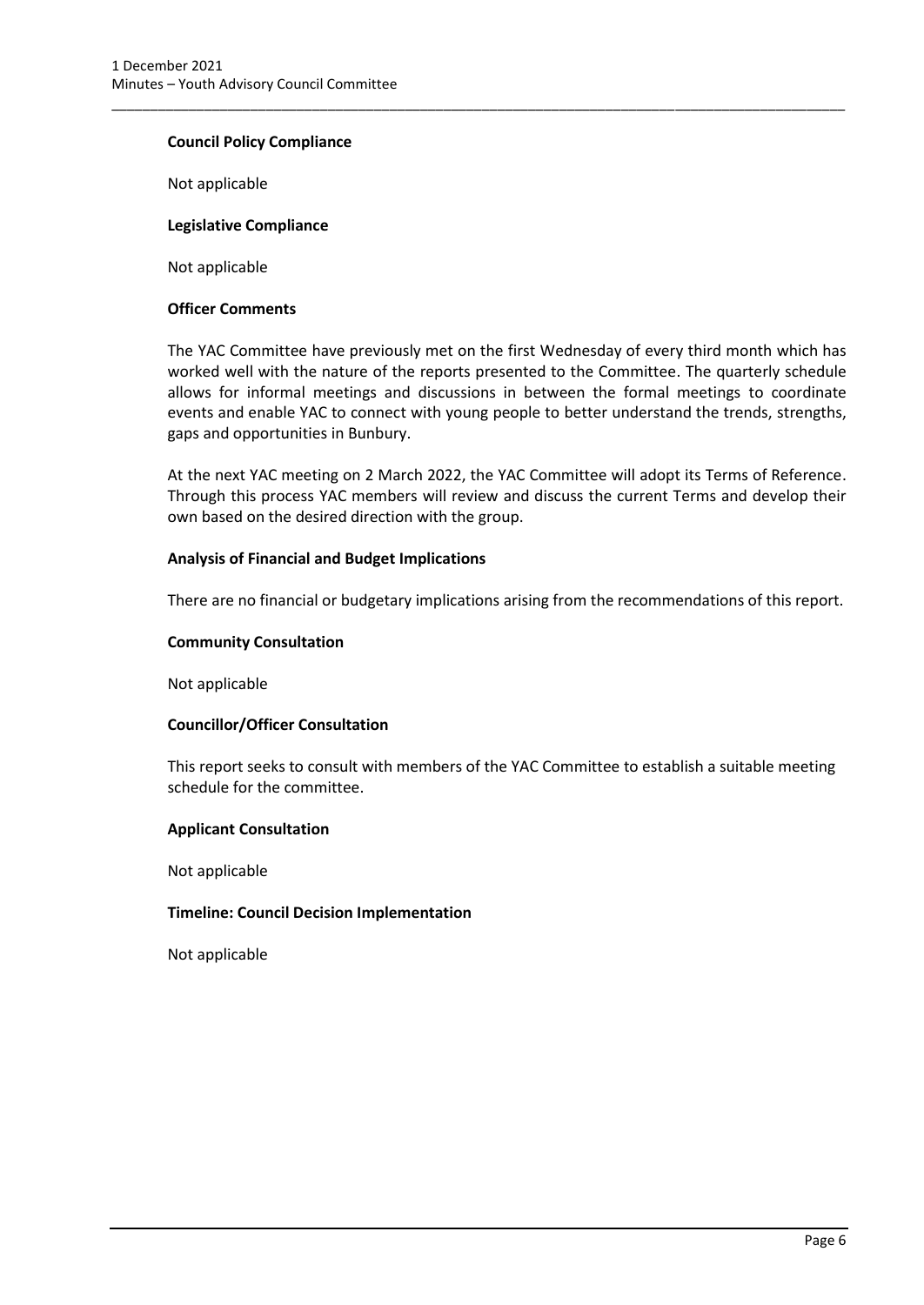#### **Outcome of the Meeting held 1 December 2021**

The recommendation (as printed) was moved Mikaela Kerwin, seconded Scarlett Brown.

\_\_\_\_\_\_\_\_\_\_\_\_\_\_\_\_\_\_\_\_\_\_\_\_\_\_\_\_\_\_\_\_\_\_\_\_\_\_\_\_\_\_\_\_\_\_\_\_\_\_\_\_\_\_\_\_\_\_\_\_\_\_\_\_\_\_\_\_\_\_\_\_\_\_\_\_\_\_\_\_\_\_\_\_\_\_\_\_\_\_\_\_\_\_\_

The Presiding Member put the motion to the vote and it was adopted to become the Committee's decision on the matter.

#### **Committee Decision**

That the YAC Committee meet on the first Wednesday of every third month and set the following meeting schedule for the period up to the next ordinary local government elections:

- \* Wednesday 2 March 2022, 4.30pm
- \* Wednesday 1 June 2022, 4.30pm
- Wednesday 7 September 2022, 4.30pm
- \* Wednesday 7 December 2022, 4.30pm
- \* Wednesday 1 March 2023, 4.30pm
- \* Wednesday 7 June 2023, 4.30pm
- Wednesday 6 September 2023, 4.30pm

#### CARRIED

7 VOTES "FOR" / Nil votes "against"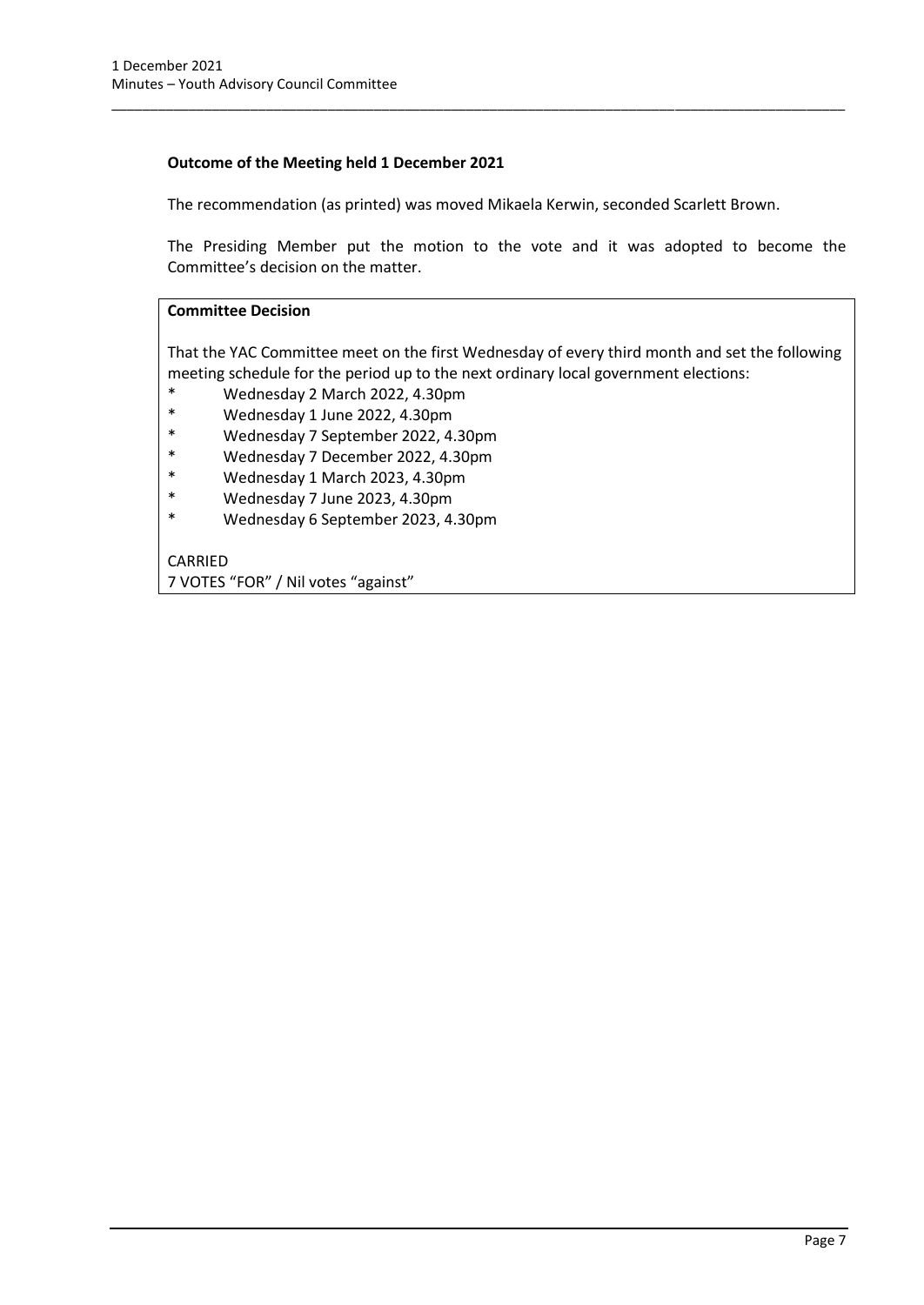#### <span id="page-10-0"></span>**10.2 Shift by the Bay 2021 Event Report**

| <b>File Ref:</b>                                                      | COB/526                                                  |   |                             |
|-----------------------------------------------------------------------|----------------------------------------------------------|---|-----------------------------|
| <b>Applicant/Proponent:</b>                                           | Internal                                                 |   |                             |
| <b>Responsible Officer:</b>                                           | Danika Wellington, Senior Community Partnerships Officer |   |                             |
| <b>Responsible Manager:</b>                                           | Sarah Upton, Manager Community Services                  |   |                             |
| Executive:                                                            | Gary Barbour, Director Sustainable Communities           |   |                             |
| <b>Authority/Discretion</b>                                           | Advocacy                                                 |   | Review                      |
|                                                                       | Executive/Strategic                                      |   | Quasi-Judicial              |
|                                                                       | Legislative                                              | ⋉ | <b>Information Purposes</b> |
| Appendix 1: Shift by the Bay 2021 Event Report<br><b>Attachments:</b> |                                                          |   |                             |

\_\_\_\_\_\_\_\_\_\_\_\_\_\_\_\_\_\_\_\_\_\_\_\_\_\_\_\_\_\_\_\_\_\_\_\_\_\_\_\_\_\_\_\_\_\_\_\_\_\_\_\_\_\_\_\_\_\_\_\_\_\_\_\_\_\_\_\_\_\_\_\_\_\_\_\_\_\_\_\_\_\_\_\_\_\_\_\_\_\_\_\_\_\_\_

#### **Summary**

The purpose of this report is to provide information to the Youth Advisory Council (YAC) Committee about the success and recommendations from the Shift by the Bay event held on 2 October 2021.

#### **Executive Recommendation**

That the Youth Advisory Council (YAC) Committee note the information presented in this report.

*Voting Requirement: Simple Majority* 

#### **Strategic Relevance**

| Theme 1       | Our community and culture.                                                                                                                             |
|---------------|--------------------------------------------------------------------------------------------------------------------------------------------------------|
| Goal          | A safe, healthy and cohesive community, with a rich cultural life, and<br>supportive social environment.                                               |
| Objective 1.4 | Arts, culture, heritage and events that enrich our understanding and<br>enjoyment of life, celebrate our identity and bring the community<br>together. |
| Objective 1.6 | A community that provides for the particular needs of the young and the<br>old.                                                                        |

#### **Regional Impact Statement**

Shift by the Bay was an opportunity for the Bunbury Geographe region to come together and celebrate young people in a fun environment free from alcohol, drugs and smoking. The event also attracted people from beyond this region, with many tourists from Perth who were on holidays in Bunbury in attendance.

#### **Background**

The Shift Youth Festival is the City's annual youth event delivered by the Youth Advisory Council Committee (YAC) in collaboration with the Community Partnerships team. In 2020 the event was postponed due to government restrictions for COVID-19, rescheduled to October 2020. The event was held in the October 2021 school holidays again as a result of the success of previous October events.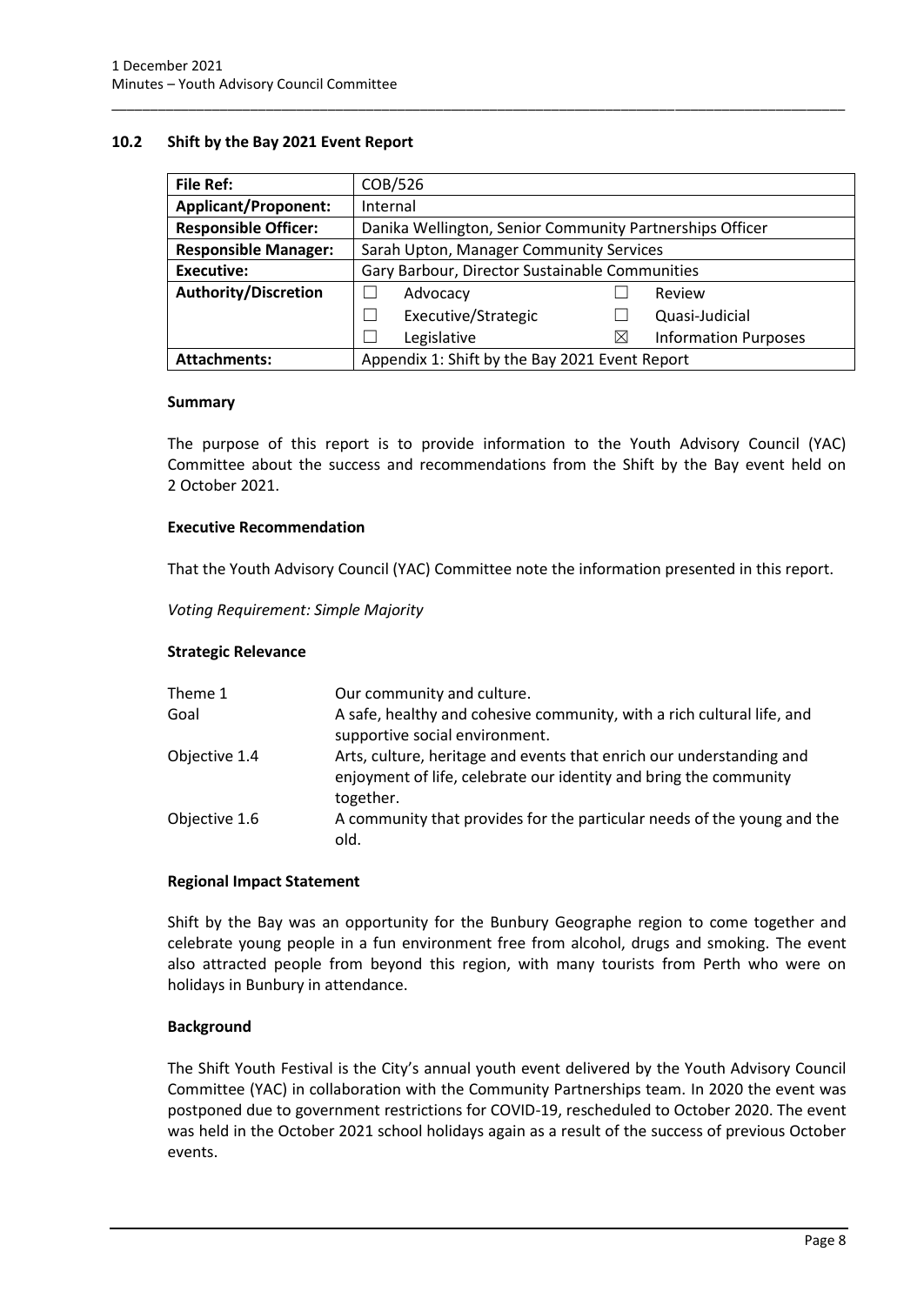#### **Council Policy Compliance**

Not applicable

#### **Legislative Compliance**

Not applicable

#### **Officer Comments**

Shift by the Bay for 2021 took place at Koombana Bay Foreshore following the same style of event as its 2020 counterpart. This free community event was youth focused aiming to celebrate young people, yet open for all ages and abilities to attend with a variety of activities and entertainment on offer. The event brought together fourteen local organisations within the community and presented a safe, relaxed environment to promote the services of Bunbury in a vibrant, interactive way. The event partnered with the Dinner at Dusk food truck festival again which remains a valuable partnership.

\_\_\_\_\_\_\_\_\_\_\_\_\_\_\_\_\_\_\_\_\_\_\_\_\_\_\_\_\_\_\_\_\_\_\_\_\_\_\_\_\_\_\_\_\_\_\_\_\_\_\_\_\_\_\_\_\_\_\_\_\_\_\_\_\_\_\_\_\_\_\_\_\_\_\_\_\_\_\_\_\_\_\_\_\_\_\_\_\_\_\_\_\_\_\_

Despite the event welcoming less attendance than the previous year due to the poor weather conditions, the turnout was still high considering the wind and rain throughout the day. There were attendees from a variety of ages and suburbs.

A report has been prepared (**attached** at Appendix 1) outlining the key statistics from the event, participating organisations and recommendations for future events. The recommendations are based on consultation with YAC members, City staff, attendees and stallholders.

#### **Analysis of Financial and Budget Implications**

Not applicable

#### **Community Consultation**

Not applicable

#### **Councillor/Officer Consultation**

The recommendations in the Shift by the Bay Event Report (**attached** at Appendix 1) are based on consultation with YAC members, City staff, attendees and stallholders.

#### **Applicant Consultation**

Not applicable

#### **Timeline: Council Decision Implementation**

Not applicable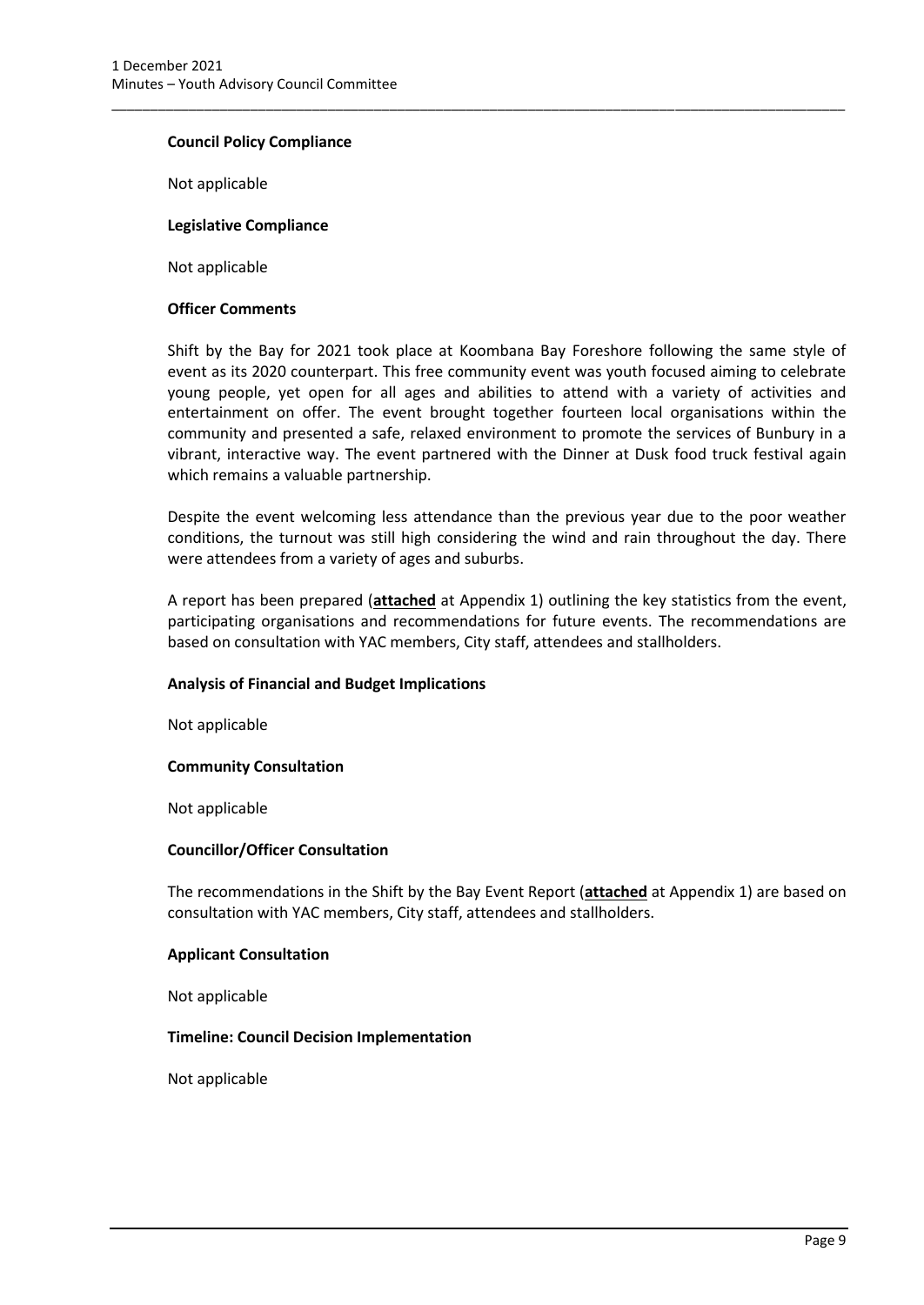#### **Outcome of the Meeting held 1 December 2021**

The recommendation (as printed) was moved Rylee Hewitt, seconded Scarlett Brown.

\_\_\_\_\_\_\_\_\_\_\_\_\_\_\_\_\_\_\_\_\_\_\_\_\_\_\_\_\_\_\_\_\_\_\_\_\_\_\_\_\_\_\_\_\_\_\_\_\_\_\_\_\_\_\_\_\_\_\_\_\_\_\_\_\_\_\_\_\_\_\_\_\_\_\_\_\_\_\_\_\_\_\_\_\_\_\_\_\_\_\_\_\_\_\_

The Presiding Member put the motion to the vote and it was adopted to become the Committee's decision on the matter.

#### **Committee Decision**

That the Youth Advisory Council (YAC) Committee note the information presented in this report.

CARRIED 7 VOTES "FOR" / Nil votes "against"